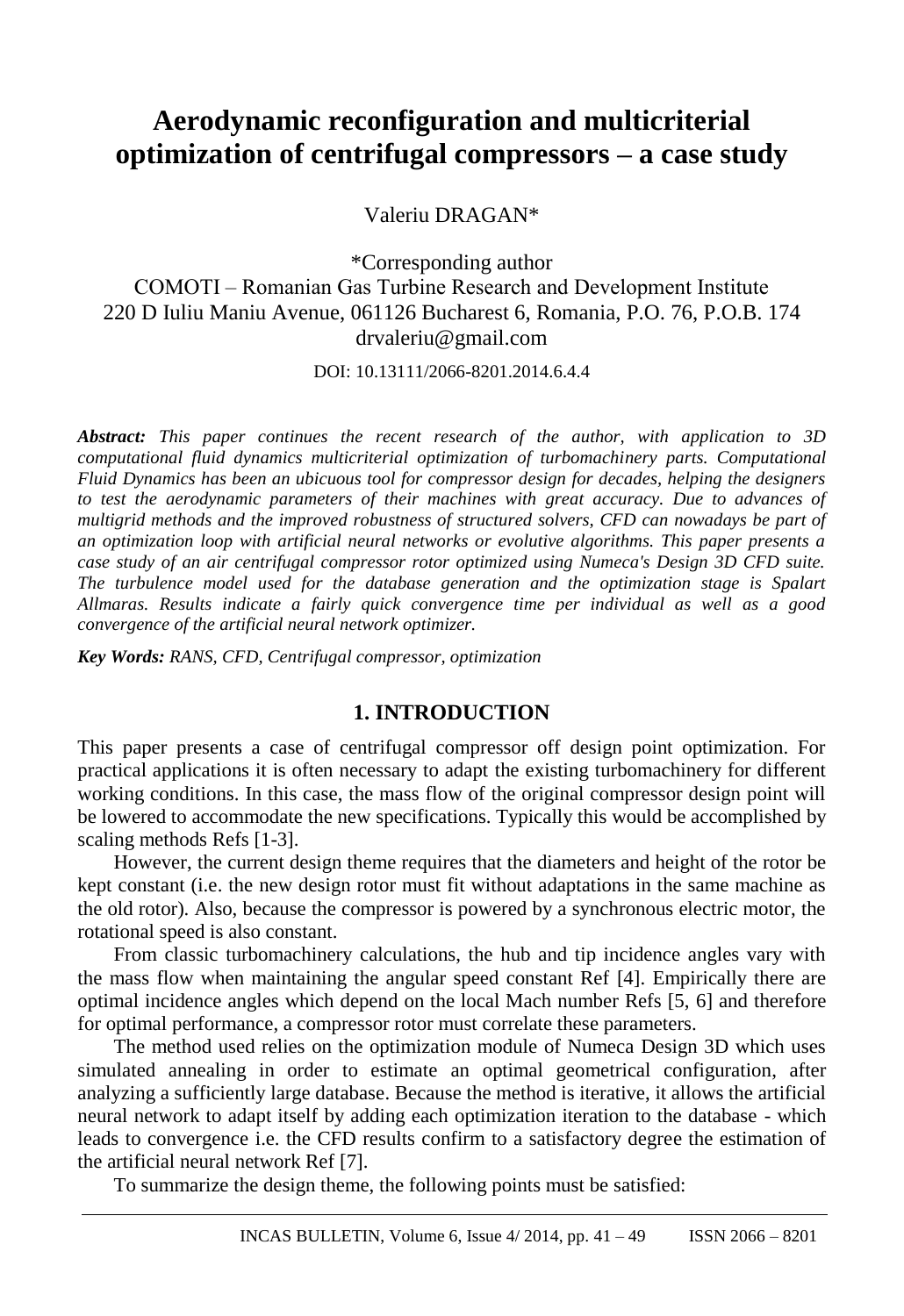Minimal design modification, Lower the mass flow from 4.4 kg/s to 4.0, Maintain the pressure ratio of 1.8:1, Maintain the wheel speed 14500 rpm, Maintain the overall size of the rotor, Maintain/Increase aerodynamic efficiency,

Maintain the 9 main + 9 splitter configuration due to aero-acoustic influences.

Since this is a mock-up design exercise, the so-called "existing design" had to be created. An in-house linear design method with experimental correlations was used. The geometry was then CFD tested in Numeca Fine/Turbo to confirm the aerodynamics.

Figure 1 depicts the solid mesh on the walls of the blades and the overall mesh quality parameters for the case above. The turbulence model used is Spalart-Allmaras with rotation and curvature corrections as presented in Ref. [8].



Fig.1 - Solid mesh near the walls of the rotor for a channel

The original rotor was obtained using linear design calculations and semi-empirical corrective correlations to account for the boundary layer blockage and flow retarding. The table below provides a comparison between the CFD results obtained with Numeca Fine Turbo and the linear design method.

| Parameter                    | Linear design with correlations | Numerical simulation |  |
|------------------------------|---------------------------------|----------------------|--|
| isentropic<br>Total-to-total | 92.2                            | 92.2                 |  |
| efficiency [%]               |                                 |                      |  |
| Outlet static pressure [Pa]  | 147830                          | 156532               |  |
| Outlet total pressure [Pa]   | 190680                          | 185727               |  |
| velocity<br>Outlet           | 288.03                          | 248.473              |  |
| magnitude $[m/s]$            |                                 |                      |  |
| Power consumption [kW]       | 248.68                          | 242.495              |  |

Table 1 - Design data versus numerical simulation data (Original rotor at design point)

The new design requires that the rotor diameters and height remain constant and that the mass flow is reduced from 4.4 kg/s to 4 kg/s. Since the entire machine is an industrial compressor, powered by an electric motor through a geared multiplier, the rotation speed will also be kept constant in order to save cost.

Off design point calculations were also carried out for the baseline rotor at the new operating point of 4 kg/s, Table 2 synthesizes the results.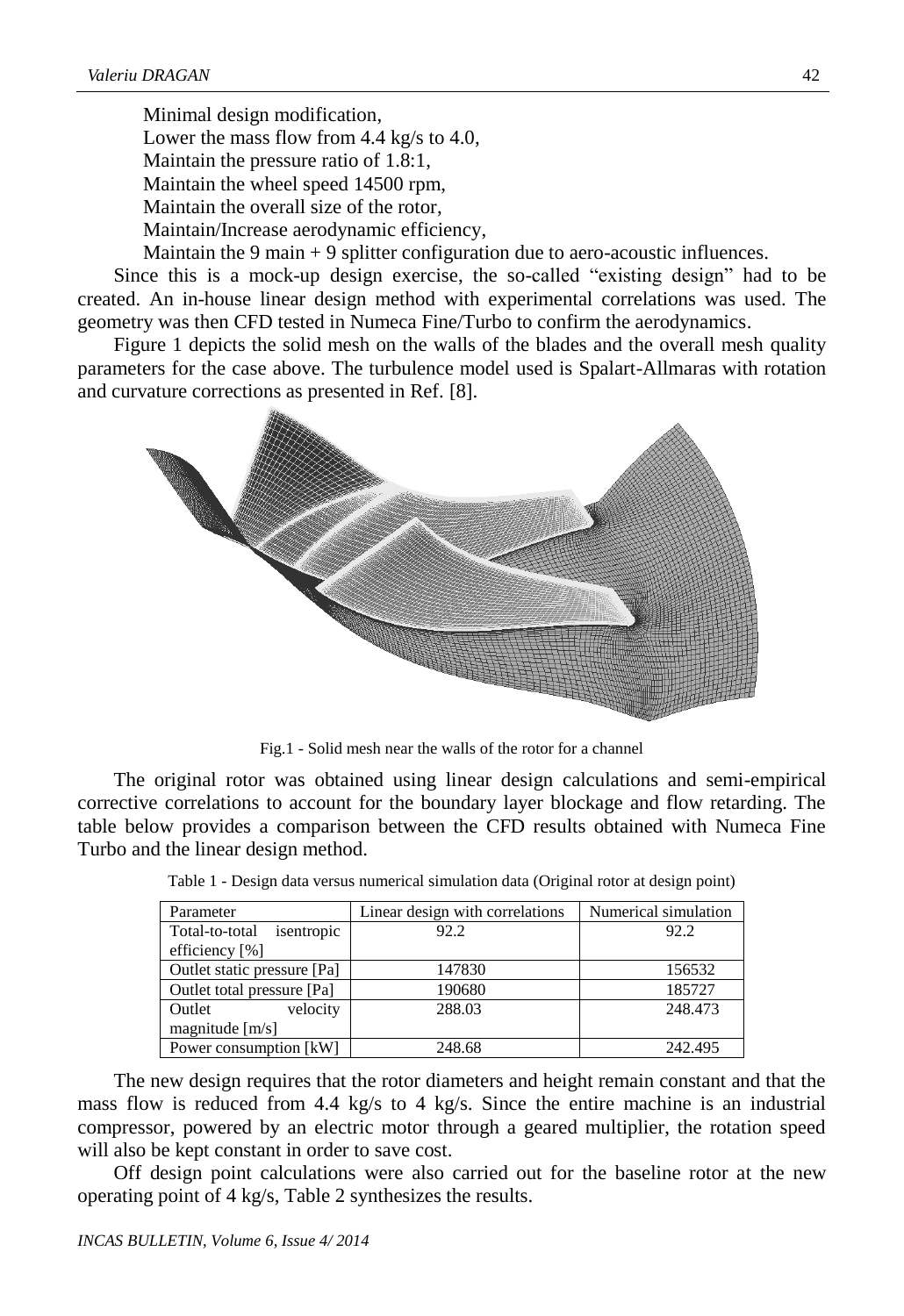|           | Optimized  | O.D.P.   |                   |
|-----------|------------|----------|-------------------|
| $T^*$ in  | 288.15     | 288.15   | [K]               |
| $T^*$ out | 345.969    | 348.344  | [K]               |
| $p^*$ in  | 101353     | 101353   | [Pa]              |
| $p^*$ out | 186185     | 186912   | [Pa]              |
| Press Rat | 1.83699545 | 1.844168 |                   |
| Eff isent | 0.94569974 | 0.914732 | $\lceil\% \rceil$ |
| Power     | 232.43238  | 241.9799 | [kW]              |
| Mass flow | 4          | 4        | [kg/s]            |

Table 2 - Optimized vs Off Design Pont Original performances

The efficiency decreases with the shift in mass flow. This is due, in part, to:

- Less than optimal angle of attack on the leading edge,
- Less than optimal flow coefficient and specific speed.

## **2. THE CFD OPTIMIZATION METHOD**

In order to optimize the geometrical model we must first describe it using parameters that can be modified so that the database has enough individuals which are varied in a relevant way. The following steps are recommended when undergoing such an optimization procedure: Setting up a flexible yet correct blocking topology in order to use the \*.res file from the baseline CFD simulation for all the other simulations. This is a particularly important aspect since the structured mesh considers also the cells as part of the topology (not just the blocks). It is therefore impossible to use an initial solution from a case with a non-matching topology. This step is usually done in the CFD testing of the baseline geometry. Fitting the baseline geometry is critical since it is literally a translation from an unformatted geometry to a model which AutoBlade can fully describe and interpret. The geometric model must be described in as few parameters as possible.

Parameterization is coupled with the fitting process although it serves a somewhat different purpose: choosing which parameters will be varied and how much the variation limits will be. The Screening is a full rehearsal of the CFD process, including the geometry generation, meshing, boundary condition settings, initialization, computational run and post processing. It is especially useful when using meshing IGG and post-processing CFView scripts. For the optimization method to be effective as well as efficient, a database of various geometries is created.

In this step, a pseudo-random geometry set is created and then tested using either the Fine/Turbo CFD solver or an external solver. Due to the structured meshing and solver, and to the geometric multi grid methods, the  $\sim$  2 million element mesh case is solved in  $\sim$  3 hours on 6 threads (3 cores x 2).

In the actual optimization process, simulated annealing is used to make sense of the database and correlate the free parameters with the optimization function. This is also an iterative process since a typical database is only a coarse representation of the full space of available variables.

Therefore, the initial "guessed" optimal geometry will almost never have all the tested parameters matching (i.e. the CFD simulation will only partially confirm the estimated values of the simulated annealing).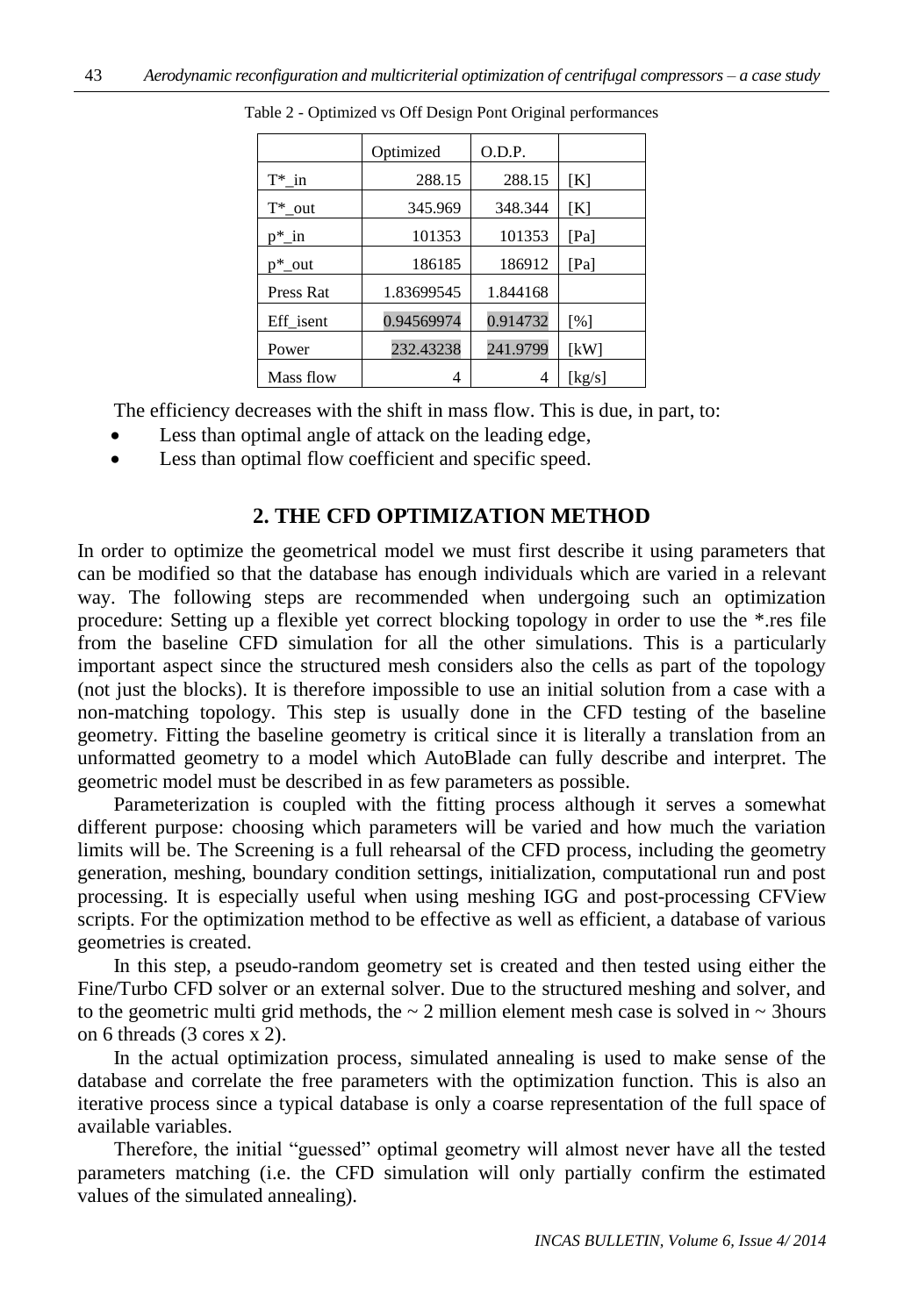However, after 20-30 iterations, convergence is obtained as well as the optimal geometry – according to the desired specifications.

The last step is to analyze the resulting geometry and its flowfield in order to insure that there are no numerical effects that adversely influence the optimization process. Also another reason is to try and make sense of the optimal design and try to learn from it in order to optimize the linear design code.

Using Autoblade we can import the exact geometry used in the previous simulation and describe it in a way that is suitable to the design philosophy of the designer. In our case one design requirement is that the blade has ruled surfaces and so we opted that the blade will only be described by the hub and shroud airfoils. A number of 85 parameters were used to describe the 3D geometry (5/airfoil, 7/hub, and 9/shroud). In total, 26 out of the 85 geometrical parameters were left to vary freely, including hub and shroud curves as well as main and splitter blade endwall airfoil camber.



Fig. 2 - The fitted geometry overimposed on the baseline geometry

The database generation is a process in which a completely automated CFD simulation is carried out for a geometrical configuration - other than the original geometry. A rule of thumb for the number of individuals in the database required for the optimization stage is three times the number of free parameters.

In our case we opted for a database with 100 different geometrical variations - which satisfies and exceeds this empirical rule.

Since the optimization process uses simulated annealing for estimating the influence of each parameter and each parameter combination - in a holistic manner - the geometrical variations must be carefully generated. There are many methods to generate the database but one of the most robust is the Latin hypercube method Ref [9] - which is also the one used for this paper.

The optimization process begins with the database which is loaded and analyzed by the neural network (ANN).

A genetic algorithm is then used, based on the correlations estimated by the ANN, to predict an optimal geometry. The geometry is then built, meshed, simulated and post processed.

All relevant parameters are compared with the CFD results and then added to the existing database.

Reiterating the process insures that the convergence is likely to occur, since the new prediction will be near the previous ones.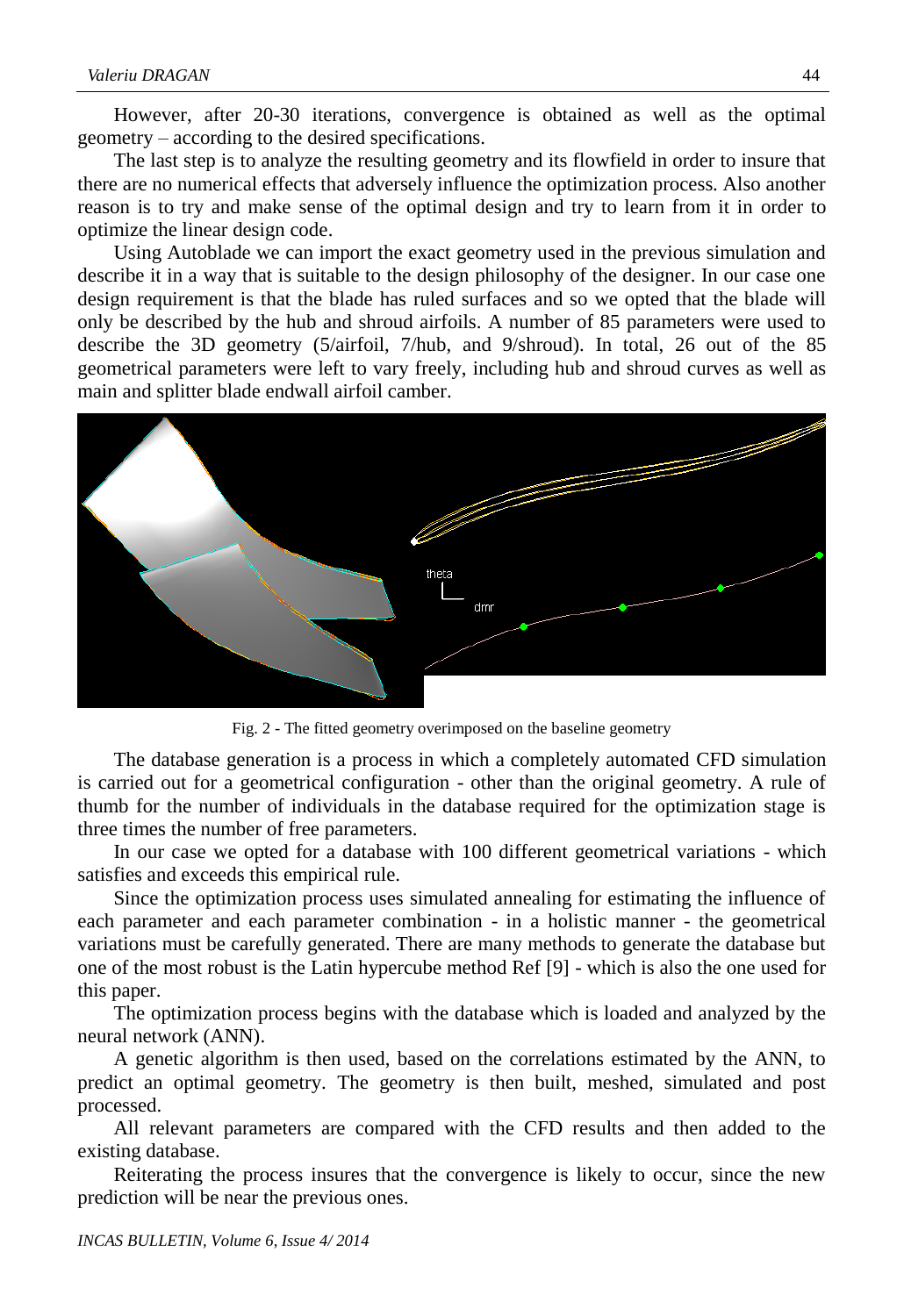The user dictates penalties on relevant parameters, also the weight of each parameter. Through the optimization process, the solver minimizes the penalties reaching a final geometry. Our case:

Massflow strictly equal to 4.0 kg/s,

Pressure ratio no less than 1.8:1.

Efficiency equal to 1 (note that this penalty will always be high so it will weigh in more than the others).

Figure 3 depicts two charts from the optimization process. The first is the whole objective function minimization vs the design loop index, which incorporates all the design restrictions imposed by the user. The second is the isentropic efficiency of the rotor vs the design loop index (i.e. optimization attempts).

Note that whereas in the first case we attempt to minimize the objective function, in the second case we wish to reach a maximum for the efficiency.



Fig. 3 – Objective function and isentropic efficiency vs. optimization attempt index

In the figure below, a relevant criterion for case verification is presented. The nondimensional wall distance, y+ for both the baseline and the optimized geometry is presented. For the Spallart-Almaras viscosity model, the  $y+$  value should be below one unit – as seen in Fig.4, this criterion is satisfied for both cases presented.



Fig.4 - The y+ distribution near the walls of the rotor Optimized (left) and baseline (right)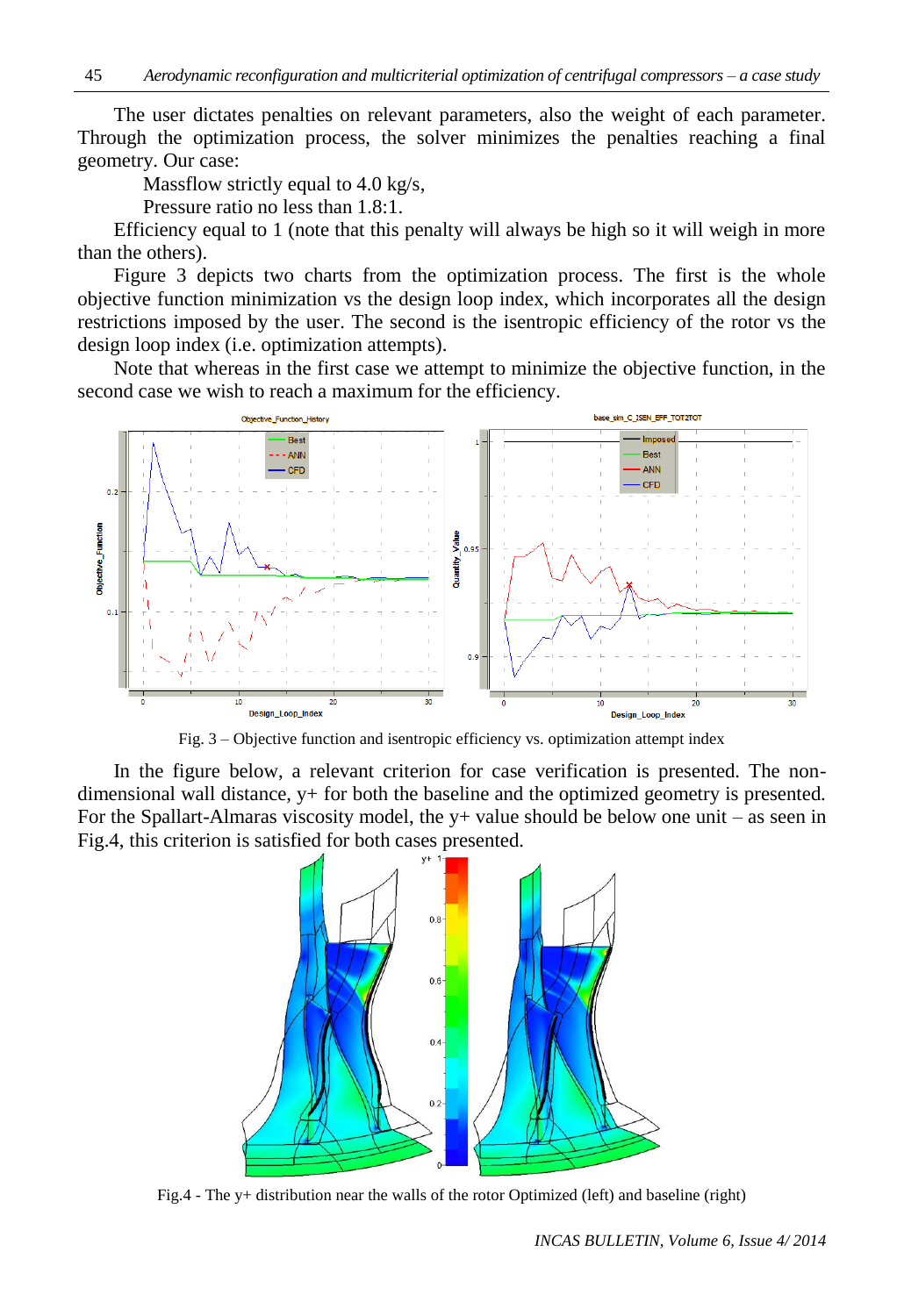### **3. COMPARATIVE ANALYSIS**

After reaching a final optimal design that satisfies our needs, we can start to analyze the various parameters which have changed in order to better understand the new design.

From Fig. 5 we observe that the backsweep angle of the blade is higher in the optimized geometry, which is particularly obvious for the shroud section. This would suggest a smaller amount of work transferred to the fluid. However, this is not the case, since the backsweep is actually negative just before the outlet section. Therefore, the optimization process leads to an individual which maximizes the work done on the fluid in the axial part of the rotor and minimizes the losses in the radial part of the rotor. Although there were no recirculation zones in the baseline rotor, it appears that high adverse pressure gradients are energy consuming and must be kept to a minimum. In fact, minimizing the pressure gradient absolute value on the tip of the blade leads to a more homogenous total pressure field as seen in Fig. 8.



Fig.  $5 - a$ . The optimal rotor geometry compared with the initial rotor



Fig. 5 – b. The optimal rotor geometry compared with the initial rotor

*INCAS BULLETIN, Volume 6, Issue 4/ 2014*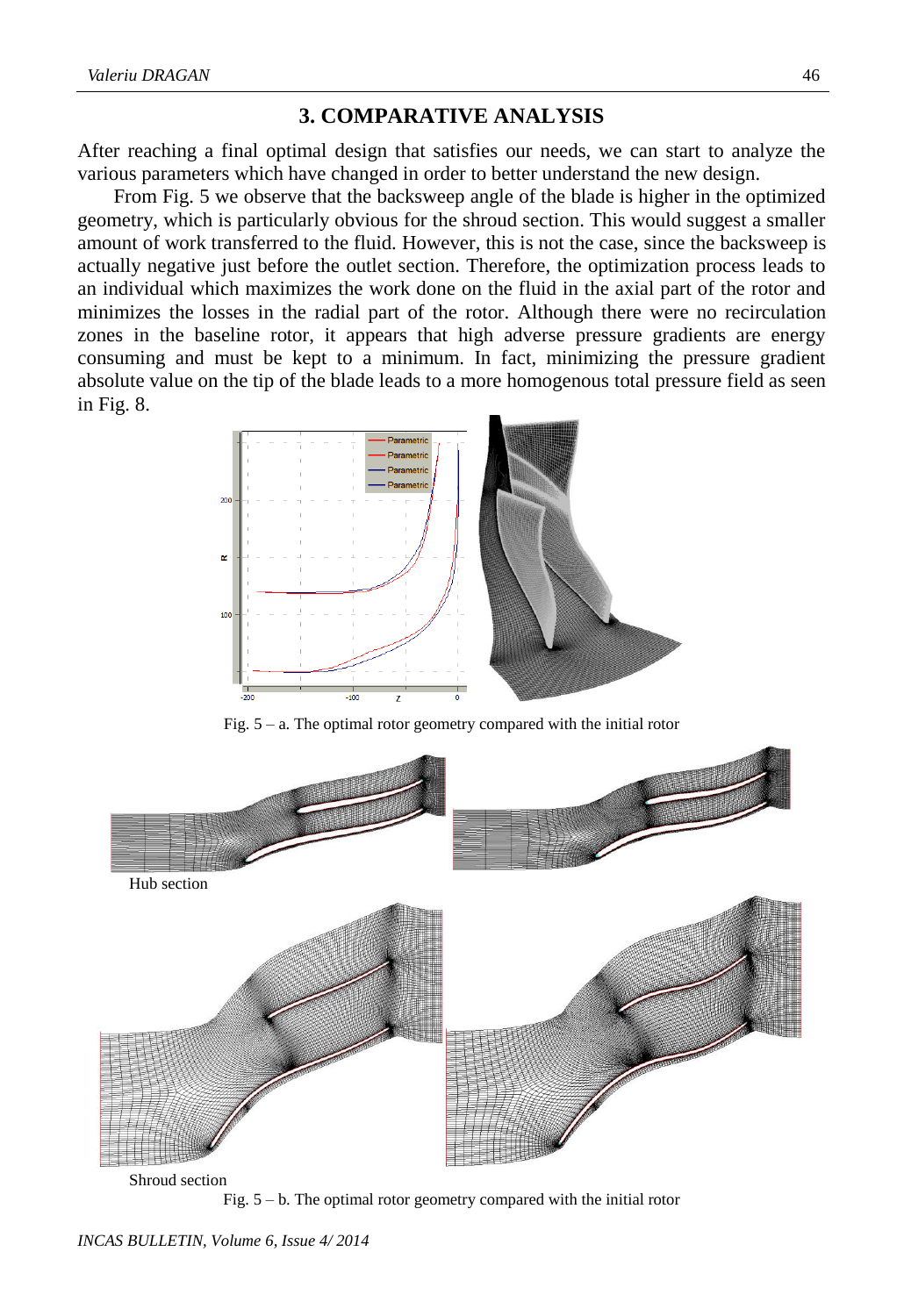Figure 6 presents a meridian section of the flow channel, the optimization version and the baseline rotor. It can clearly be seen that the optimized design diminishes the "hotspot" with the high Mach number, reducing the losses.

This is the direct result of the increased backsweep angle on the shroud airfoil profile. Having a smaller Mach number in that region also leads to a beneficial side effect, minimizing the potential recirculation counter-rotating bubble which may tend to form downstream in the case of vaneless diffusers such as the one studied here.



Fig. 6 - Absolute Mach number across the channel Optimized (left) and baseline (right) meridian plane



Fig. 7 - Absolute total pressure blade to blade Optimized (left) and baseline (right) midspan section

The real difference between the optimized and baseline rotor is in the total outlet temperature, which in the case of the optimized design is significantly lower, as seen in both Fig. 8 and in Table 2. This positively impacts the total to total isentropic efficiency of the machine. Both the total pressure and total temperature values have been mass flow integrated in order to provide the necessary information during the database generation and the optimization process.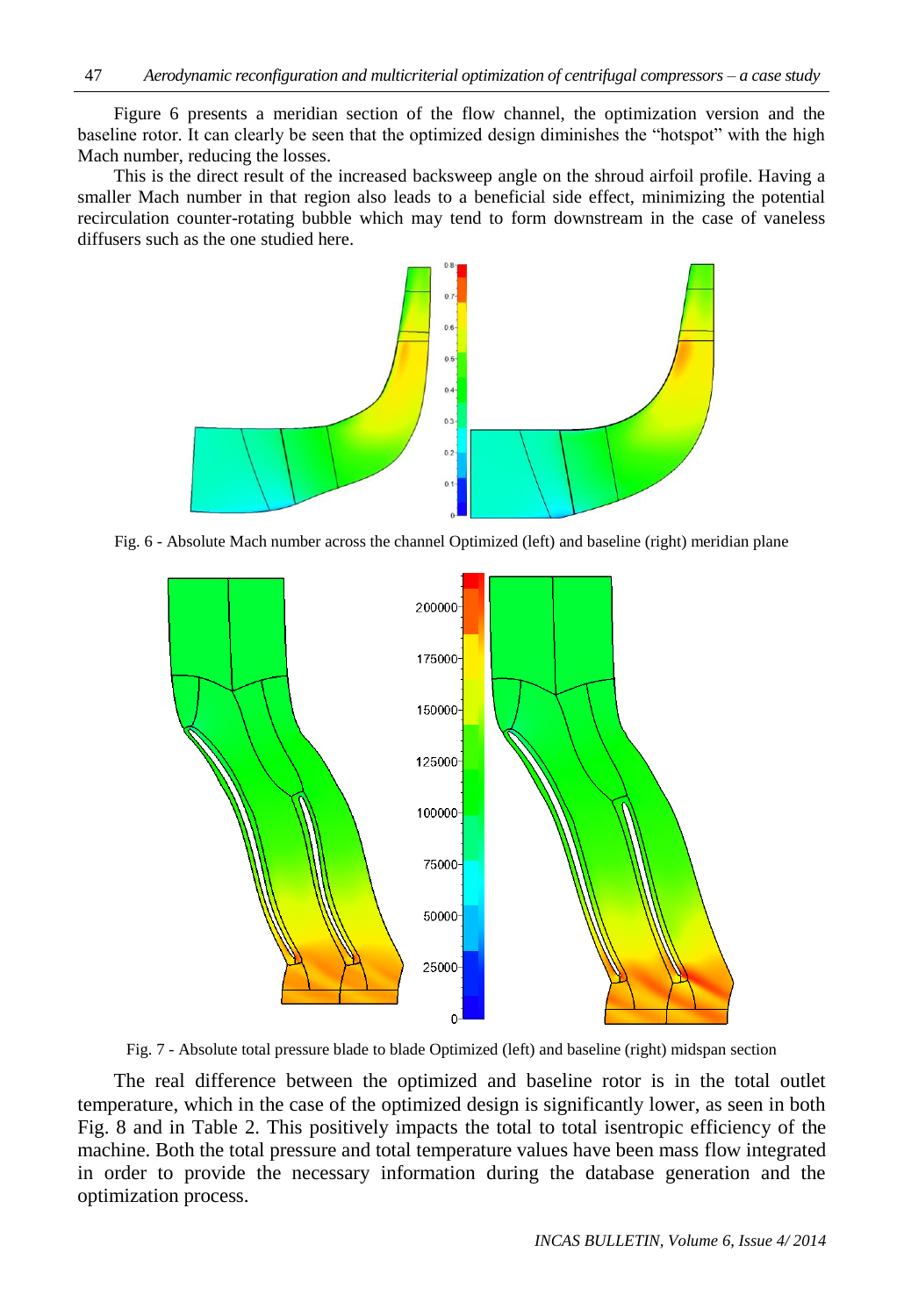

Fig. 8 - Absolute total temperature flow field of the optimized (top) and baseline (bottom) rotor in the midspan section (blade to blade view)

#### **4. CONCLUSIONS**

The paper presents a case study of a centrifugal compressor off-design point optimization. Computational fluid dynamics simulations were carried out to validate the linear design calculations of the design point.

Those simulations were in good agreement with the linear calculations for the rotor, providing a coherent baseline for the rotor. The isentropic efficiency of the rotor was estimated at 92.2% at the design point.

Off design point calculations were carried out at a mass flow of 4 kg/s instead of the initial 4.4 kg/s - obtaining, as expected, a lower isentropic efficiency of 91.5%.

After fitting the original geometry, a parametric model was elaborated using AutoBlade. The blades were described as ruled surfaces with only the hub and shroud airfoils which had the camber lines described by 5 point spline curves. The splitter was allowed to vary independently of the main blade in order to provide more degrees of freedom to the model. Furthermore, the hub and shroud curves were allowed to vary - without changing the outlet and inlet sections. In total there were 26 different independent parameters which were allowed to vary.

A database containing 100 individuals was generated, having variations on the original geometry, having individuals with isentropic efficiencies between 89.1% and 92.1%.

Based on this set, an optimization project was launched, having the following equally weighted penalties: mass flow  $= 4$  kg/s, pressure ratio above 1.8:1, isentropic efficiency  $= 1$ . After 30 design iterations, convergence was obtained on an individual having a pressure ratio of 1.837:1 and an isentropic efficiency of 94.57% was obtained for the 4 kg/s imposed conditions.